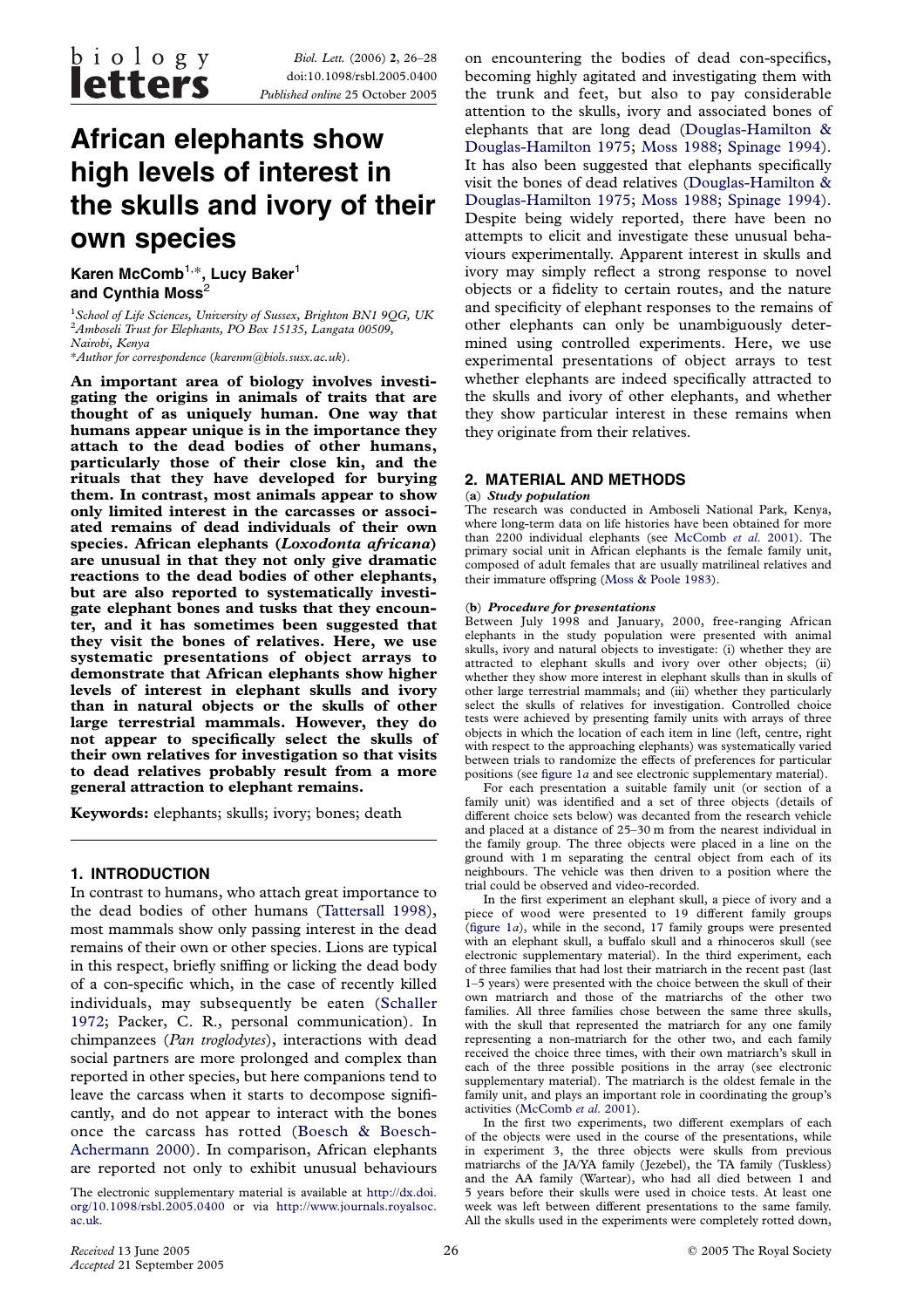<span id="page-1-0"></span>

Figure 1. (a) Choice test on array of wood, elephant skull and ivory (left to right) in experiment 1. In this photo, one family member initiates approach to the object array (to be followed by others from right of frame). (b) Distribution of high interest activity in experiment 1, bars show standard errors.  $(c)$  Distribution of high interest activity in experiment 2, bars show standard errors. (d) Distribution of high interest activity in experiment 3, bars show pooled standard errors from the three families, where s.e. pooled =  $\sqrt{\text{(s.e. $\text{fan} \cdot \frac{2}{1} + \text{s.e. $\text{fan} \cdot \frac{2}{2} + \text{s.e. $\text{fan} \cdot \frac{2}{3}]} \cdot$ 

so that there was no remaining flesh and the bone was bleached white by the sun. All items were washed with a solution of Teepol (which has a low number of contaminant volatiles), given two thorough rinses and air dried before and after experiments. This both controlled for any extraneous differences in scent between the objects prior to the experiments, and prevented accumulation of scent (from handling or elephant interest in particular objects) during the experiments.

## (c) Behavioural responses

The elephants typically approached the objects and began investigating them by smelling and touching individual objects with their trunks and, more rarely, placing their feet lightly against particular objects and manipulating them (similar behaviours are observed during natural encounters with elephant remains, e.g. [Spinage 1994](#page-2-0)). The responses of subjects to each presentation were recorded using a Sony CCD TR550E video recorder. Trials were terminated when all the individuals had finished investigating the objects and moved on, or if an individual carried an object four or more elephant lengths away from the other items. From video-recordings of their responses, we calculated the cumulative amount of time that adult group members (11 years or older) spent smelling towards an object with the trunk tip less than 1 m from it, or touching the object with the trunk (high interest activity). In addition, in the case of trials involving ivory, where placing of the foot on top of objects occurred fairly regularly, the cumulative time spent by any adult touching an item with its foot was also calculated (Foot on object). Elephants have mechanoreceptors in their feet, and foot placement on objects may enable them to gather tactile information ([O'Connell-Rodwell](#page-2-0) et al. 2000)

#### 3. RESULTS

Subjects directed significantly different amounts of high interest activity towards the three objects in the first experiment, exhibiting a strong preference for ivory over each of the other two objects and for the elephant skull over wood (figure 1b; Friedman test  $N=19$ ,  $\chi^2 = 22.81$ , d.f. = 2,  $p = 0.001$ ; Wilcoxon Signed Ranks Test for ivory versus elephant skull:  $Z=3.58$ ;  $p < 0.001$ , for ivory versus wood:  $Z=3.70$ ;  $p$ <0.001, and for elephant skull versus wood Z=3.29;  $p < 0.005$ .). In the second experiment, interest in the three types of animal skull also differed, subjects exhibiting more interest in the elephant skull than in the buffalo or rhino skulls, but not in the buffalo skull compared with the rhino skull (figure 1c; Friedman Test  $N=17$ ,  $\chi^2 = 7.12$ , d.f. = 2,  $p = 0.05$ ; Wilcoxon Signed Ranks Test for elephant versus buffalo skull:  $Z=2.27$ ;  $p < 0.05$ , for elephant versus rhino skull:  $Z=2.56$ ;  $p=0.01$ , and for buffalo skull versus rhino skull  $Z=0.25$ ; n.s.). In the final experiment, subjects